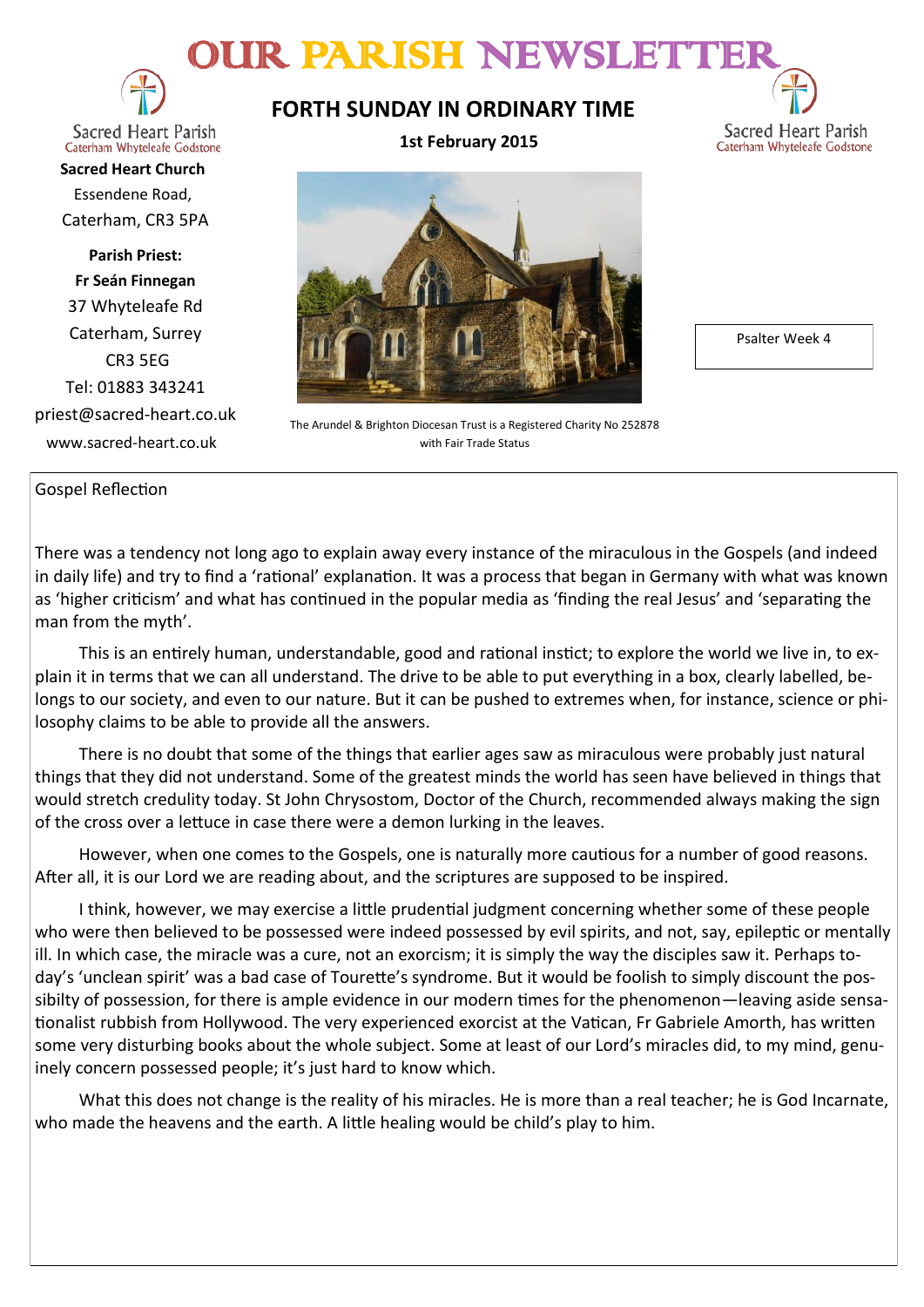

#### **Baptisms** This week Thomas Kolkman will be

baptised.

Ш Ш

Ш Ш Ш Ш Ш Ш Ш

Ш

#### **BEBBBBBBBBBBBBBB Health & Safety**

#### **Polite reminder**

 $\equiv$ 

Ш  $\frac{1}{10}$  Parents are responsible for their own children when they ш  $_{\text{III}}$  are lighting votive candles and we ask that you are vigilant  $_{\text{III}}$ III to prevent any accidents. ш Ш Ш

III Please can we also request that if you choose to sit near III the confessional boxes during mass that your children remain seated with you and do not play near the votive **T** candle stands. Thank you

### **Ice and Snow**

Ш

III Thank you to the volunteers that have come forward for Ш  $\mathbf{u}$  gritting in the event of ice and snow. Many hands make Ш III light work and if anyone else can volunteer please can you III III let the Parish office know. Ш Ш

.......................

#### **St Thomas' Church**

As you may have heard, the sale of St Thomas' church at Whyteleafe will be going ahead. The building sadly has been deteriorating substantially for many months now and demolition seems to be the only option.



Since coming to the parish in September, I have heard from many of you how important St Thomas' has been in the lives of your families, and as a consequence I would like to establish some sort of permanent memorial in the Sacred Heart church.

Suggestions made so far have included: a statue or picture of St Thomas of Canterbury; a memorial book with a record of all the people who have celebrated significant occasions at St Thomas'; and/or the renaming of the Old Hall as the St Thomas Hall. I would welcome your feedback on how you would like to see St Thomas' remembered.



We are looking at the possibility of one last Mass there. This will depend on having clearance from health and safety, and the speed of the sale; there will be no heating, so we will need to wait for warmer weather. There are also no longer any seats or other furniture, so everyone will need to bring their own, if we can proceed with this.

### **LUNCH CLUB**

#### WEDNESDAY 4th FEBRUARY

This months lunch club is to held in the old hall.

Menu

Chicken casserole, vedg and potatoes, followed by Spicey fruit cake and custard. There will be coffee/tea and a raffle. All welcome for good food and company.

Unfortunately we are having to increase the cost of the lunch to £4

#### **'Made for More...' - A Teenage Retreat at Worth Abbey for Teenagers: in School Years 9-13 20th - 22nd February 2015**

If you are in school years 9-13, you are invited to the come away for a weekend to Worth Abbey in Sussex. Come along to make new friends, play lots of games, ask some of those "big" questions about life, explore your faith and eat lots of cake!

The retreat is run by the Lay Community of St Benedict in collaboration with the monks of Worth Abbey. The cost of the weekend is £78 but **subsidies are available**. For more info and booking forms, please contact Mary Hunt [\(mary\\_hunt@hotmail.co.uk\).](mailto:katyrussell@hotmail.co.uk)

### **Parish Woman's Group**

The Parish Woman's Group will meet in the Old Hall on Wednesday 4th February at approximately 2pm after Lunch Club.

#### **Second Collection**

TODAY there will be a second collection for The Catholic Education Service (this is not eligible for our Parish Gift Aid collection please do not use your envelopes).

Next Sunday we will have a second collection for a hospital bed in Malawi. This appeal has been drawn to our attention by COAT, via the Churches Together in Caterham. The hospital made the appeal, as patients are having to lie on old blood-soaked and filthy mattresses: the consequences for their health can only be imagined. If you are really generous, perhaps they could buy two hospital beds…… Over to you.

### **Offertory Collection**

Sincere thanks for your generosity last weekend: Offertory: £977.25 (Gift Aid £353.59)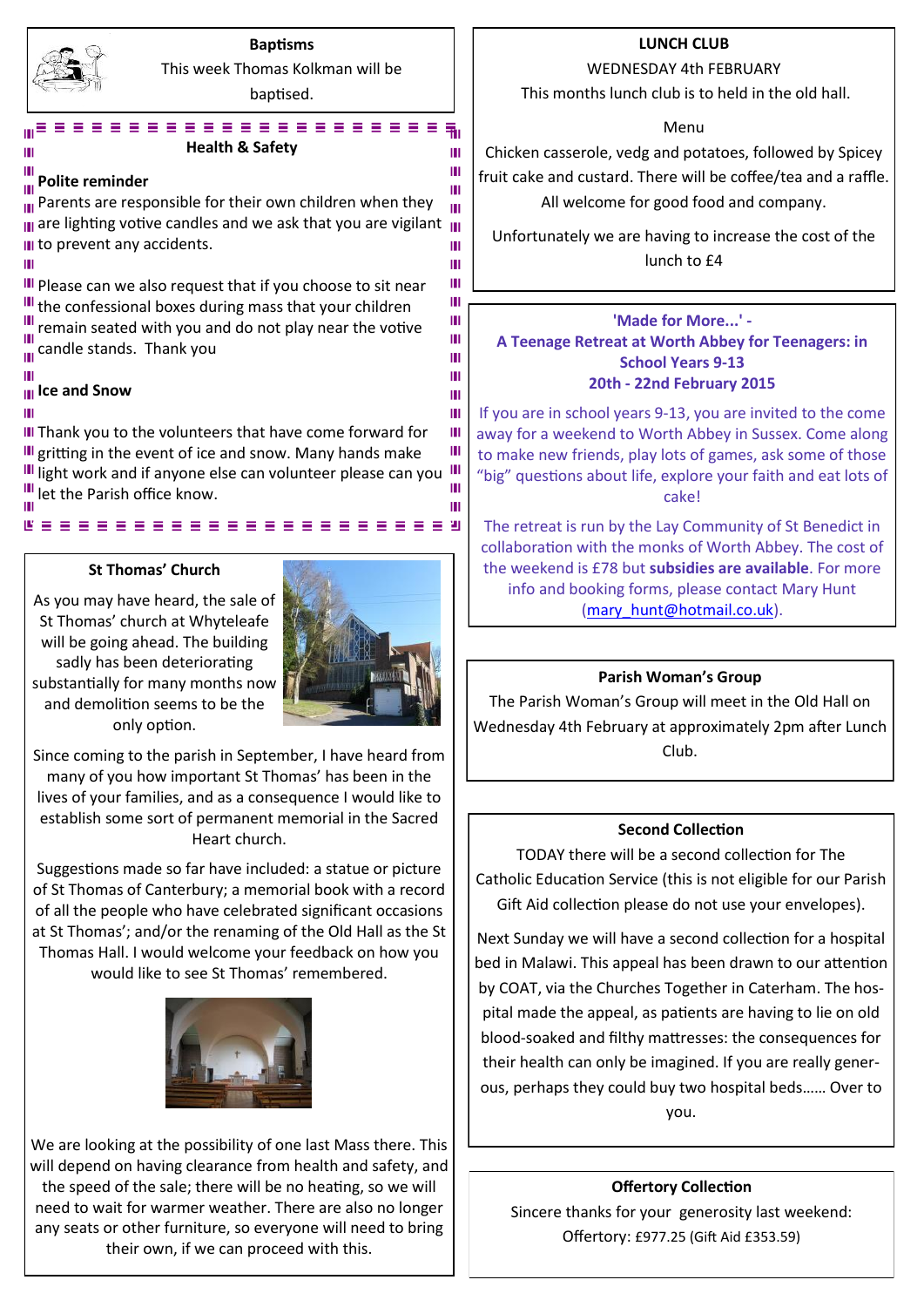# **WHAT'S ON IN THE PARISH THIS WEEK**

| Sun 1st:         | CHILDREN'S liturgy at 9am & 10:45am<br>Teas & Coffee after Mass                               |
|------------------|-----------------------------------------------------------------------------------------------|
| Mon:             | After Mass Teas & Coffee (Old Hall)                                                           |
| Tues:            | 9:15 - 11:15am Toddler Group (Old Hall)                                                       |
| Wed:             | 12:30pm Lunch Club (Old Hall)<br>2pm Parish Women's Group meeting                             |
| Fri:<br>Sun 8th: | 7pm Youth Club (Cent Hall)<br>CHILDREN'S liturgy at 9am & 10:45am<br><b>Coffee after Mass</b> |



Please remember in your prayers the souls of Chris McCabe and Sean Madden who have died recently. The funeral of Sean Madden will take place on Wednesday 4th February 2015 at 10am (there will be no Latin Mass)

The funeral for Chris McCabe will take place on Wednesday 4th February 2015 at 1:45pm Chris didn't have family, so if parishioners able to come and support and pray for him, it would be appreciated.



The next Youth Club will take place a week on Friday 6th February, from 7pm-8.30pm, in the Centenary Hall. We have a special visitor who will be leading a fascinating astronomy session. Admission is £1 and open to all children in school years 3 to 6 inclusive. Children must be signed in and out.

**Your Prayers are requested for the following persons who are ill or housebound.** 

Pat Knight; Kathleen & John Saunders; Helen Keogh; Daisy Hill; Christopher Browne; Kit Monk; Krista Thompson; Jane Hill; Rosemary Whale; Pam Weaver; Jimmy & Bridie Mullen; Bernie Horrocks; Margaret Robertson; Heather Tordimah; Jenny Rower; Elizabeth Daley; Eileen Lattimore; Bryan Smith; Rose Knight; Oliver Farrell; Richard Richardson; Seeta Pillay; Christopher Miles; Pat McCoy; Olive Wood; John Dunlop, Elise O'Connor, Malcolm

Bowen, John Gilford & Chris Norman.



#### THE JOHN FISHER SCHOOL **VANCANCIES INCLUSION COORDINATOR required as soon as possible**

**Salary Scale 6/SO1 Salary range £24,744 – £28,935 pro rata** The school is currently looking to employ an Inclusion Coordinator to assist, develop and coordinate the delivery of inclusion in the school, ensuring cohesive communication between the different agencies responsible for the care, education and welfare of identified pupils. The hours are 36 per week, term time plus one week. Application forms (support staff) are available by downloading via the school website on [www.johnfisherschool.org](http://www.johnfisherschool.org) where further information including the job description and person specification for this post can be found. Completed application forms should be sent with a covering letter to Mrs Rigby, the Office Manager on [jrigby3@suttonmail.org](mailto:jrigby3@suttonmail.org) by the closing date Tuesday, 10<sup>th</sup> February 2015. Interviews will be held week commencing 23<sup>rd</sup> February 2015.

*The School is committed to safeguarding and promoting the welfare of children and to equality of opportunity. An enhanced CRB will be required.*

## **FIRST HOLY COMMUNION**

### **Sacrament of Reconciliation – Sat 14/03/15**

Please take note of the following dates as the children prepare for the very special Sacrament of Reconciliation.



**Date CONS Time Place Details** 

**Sun 01/02/15 09.30 - 10.30am Centenary Hall Session 3 (chps 4-6 of book) Sat 14/02/15 10.15 – 11.20am Old Hall Session 4 (chps 7-8 of book) Sun 08/03/15 09.30 - 10.30am Centenary Hall Session 5 (chps 9 of book) Sat 14/03/15 11.30am Church Reconciliation Service**

**Next Children's' Session:** Sun 01/02/15 – 9.30am – 10.30am - Centenary Hall (chps 4-6 of book) Please bring a photo of your child's Baptism if possible.

If you have any questions regarding Reconciliation or First Holy Communion, please contact **Anne Marie Young** either via email on [fhc.sacredheart@gmail.com](mailto:fhc.sacredheart@gmail.com) or by mobile on **07949 938 984.**